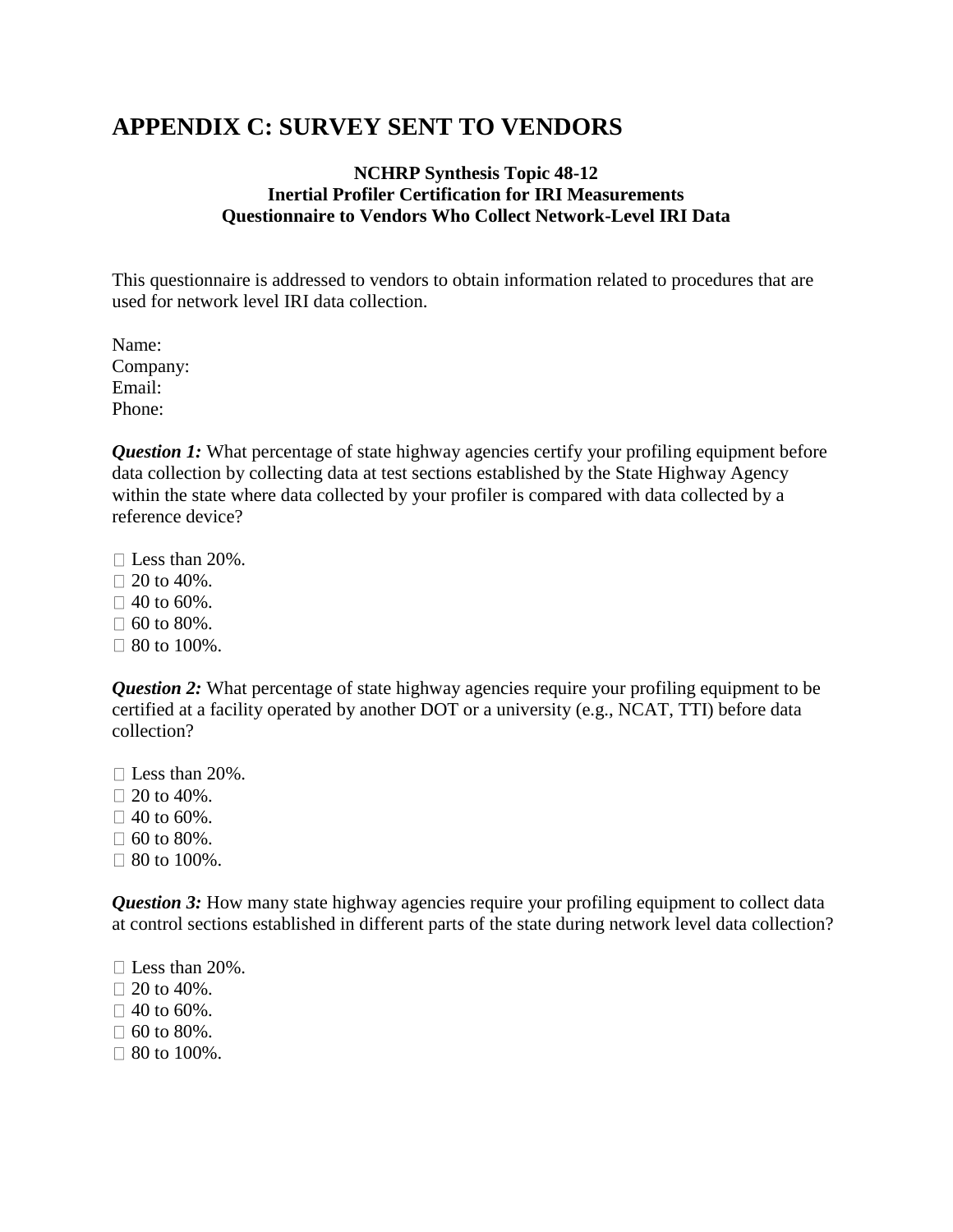*Question 4:* How many state highway agencies require your company to submit a data quality control plan before collecting data?

□ Less than 20%.  $\Box$  20 to 40%.  $\Box$  40 to 60%.  $\Box$  60 to 80%.  $\Box$  80 to 100%.

*Question 5:* How many state highway agencies specify the sensor spacing (distance between left and right sensors) in their contract documents for data collection?

 $\Box$  Less than 20%.  $\Box$  20 to 40%.  $\Box$  40 to 60%.  $\Box$  60 to 80%.  $\Box$  80 to 100%.

If an agency does not specify a sensor spacing, what sensor spacing do you use?

*Question 6:* How many state highway agencies specify the profile data recording interval in their contract documents for data collection?

 $\Box$  Less than 20%.  $\Box$  20 to 40%.  $\Box$  40 to 60%.  $\Box$  60 to 80%.  $\Box$  80 to 100%.

If an agency does not specify a data recording interval, what is the data recording interval you use for computing IRI?

*Question 7:* How many state highway agencies specify the height sensor type (i.e., line laser – Gocator, wide-spot, single-point) in their contract documents for data collection?

 $\Box$  Less than 20%.  $\Box$  20 to 40%.  $\Box$  40 to 60%.  $\Box$  60 to 80%.  $\Box$  80 to 100%.

*Question 8:* What percentage of your equipment that collect network level data are equipped with line lasers (i.e., Gocators)?

 $\Box$  Less than 20%.